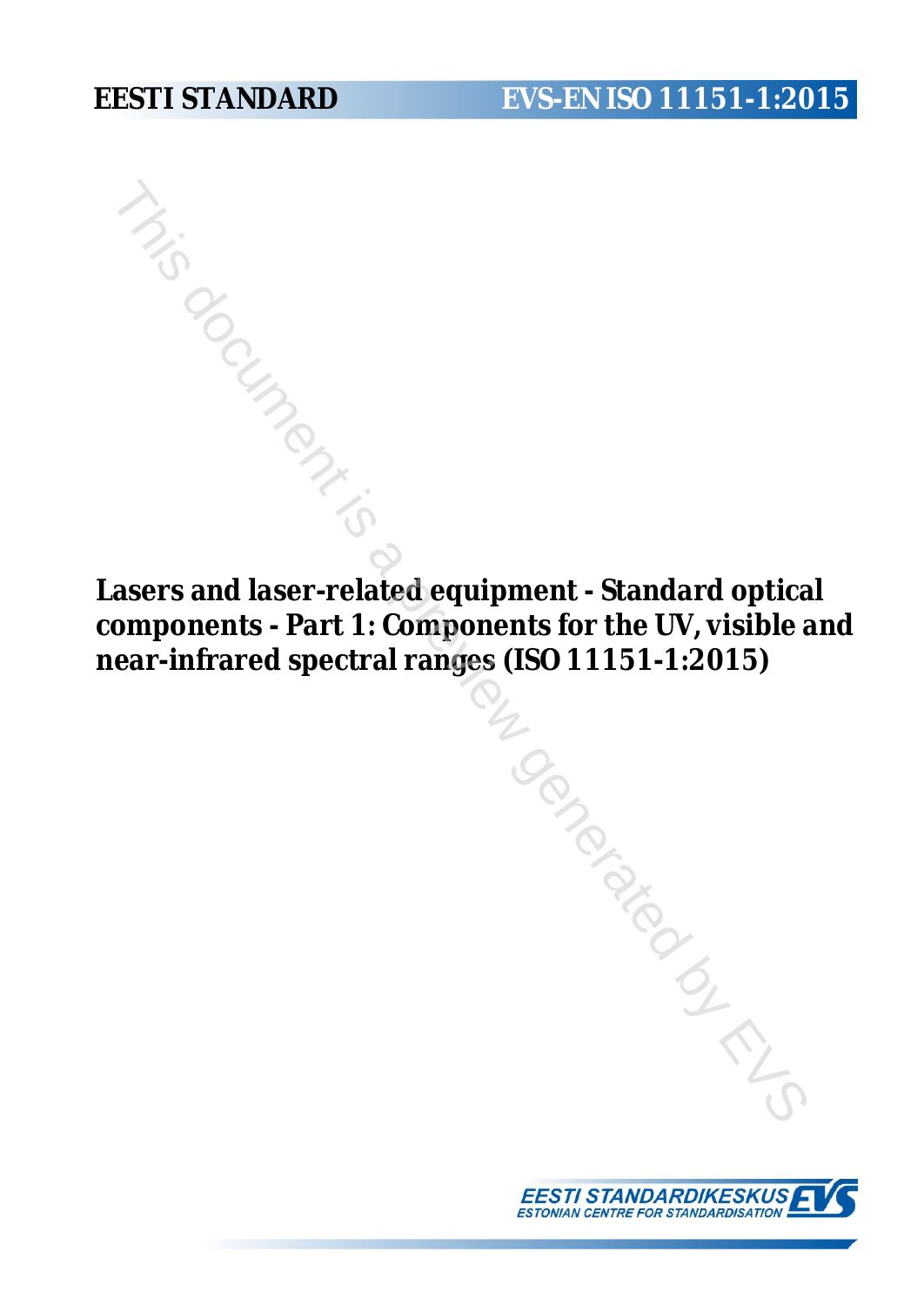# **EESTI STANDARDI EESSÕNA NATIONAL FOREWORD**

| See Eesti standard EVS-EN ISO 11151-1:2015<br>sisaldab Euroopa standardi EN ISO 11151-1:2015<br>ingliskeelset teksti.                                                                                                  | This Estonian standard EVS-EN ISO 11151-1:2015<br>consists of the English text of the European<br>standard EN ISO 11151-1:2015.             |  |  |  |  |
|------------------------------------------------------------------------------------------------------------------------------------------------------------------------------------------------------------------------|---------------------------------------------------------------------------------------------------------------------------------------------|--|--|--|--|
| Standard<br>sellekohase<br>on jõustunud<br>teate<br>avaldamisega EVS Teatajas                                                                                                                                          | This standard has been endorsed<br>with a<br>notification published in the official bulletin of the<br>Estonian Centre for Standardisation. |  |  |  |  |
| Euroopa standardimisorganisatsioonid on teinud<br>Euroopa<br>standardi<br>rahvuslikele<br>liikmetele<br>kättesaadavaks 08.07.2015.                                                                                     | Date of Availability of the European standard is<br>08.07.2015.                                                                             |  |  |  |  |
| Standard<br>kättesaadav<br>Eesti<br>on<br>Standardikeskusest.                                                                                                                                                          | The standard is available from the Estonian Centre<br>for Standardisation.                                                                  |  |  |  |  |
| Tagasisidet standardi sisu kohta on võimalik edastada, kasutades EVS-i veebilehel asuvat tagasiside<br>vormi või saates e-kirja meiliaadressile standardiosakond@evs.ee.                                               |                                                                                                                                             |  |  |  |  |
| ICS 31.260                                                                                                                                                                                                             |                                                                                                                                             |  |  |  |  |
| Standardite reprodutseerimise ja levitamise õigus kuulub Eesti Standardikeskusele                                                                                                                                      |                                                                                                                                             |  |  |  |  |
| Andmete paljundamine, taastekitamine, kopeerimine, salvestamine elektroonsesse süsteemi või edastamine ükskõik millises<br>vormis või millisel teel ilma Eesti Standardikeskuse kirjaliku loata on keelatud.           |                                                                                                                                             |  |  |  |  |
| Kui Teil on küsimusi standardite autorikaitse kohta, võtke palun ühendust Eesti Standardikeskusega:<br>Aru 10, 10317 Tallinn, Eesti; koduleht www.evs.ee; telefon 605 5050; e-post info@evs.ee                         |                                                                                                                                             |  |  |  |  |
| The right to reproduce and distribute standards belongs to the Estonian Centre for Standardisation                                                                                                                     |                                                                                                                                             |  |  |  |  |
| No part of this publication may be reproduced or utilized in any form or by any means, electronic or mechanical, including<br>photocopying, without a written permission from the Estonian Centre for Standardisation. |                                                                                                                                             |  |  |  |  |
| If you have any questions about copyright, please contact Estonian Centre for Standardisation:                                                                                                                         |                                                                                                                                             |  |  |  |  |
|                                                                                                                                                                                                                        |                                                                                                                                             |  |  |  |  |

#### ICS 31.260

Aru 10, 10317 Tallinn, Estonia; homepage [www.evs.ee](http://www.evs.ee/); phone +372 605 5050; e-mail info@evs.ee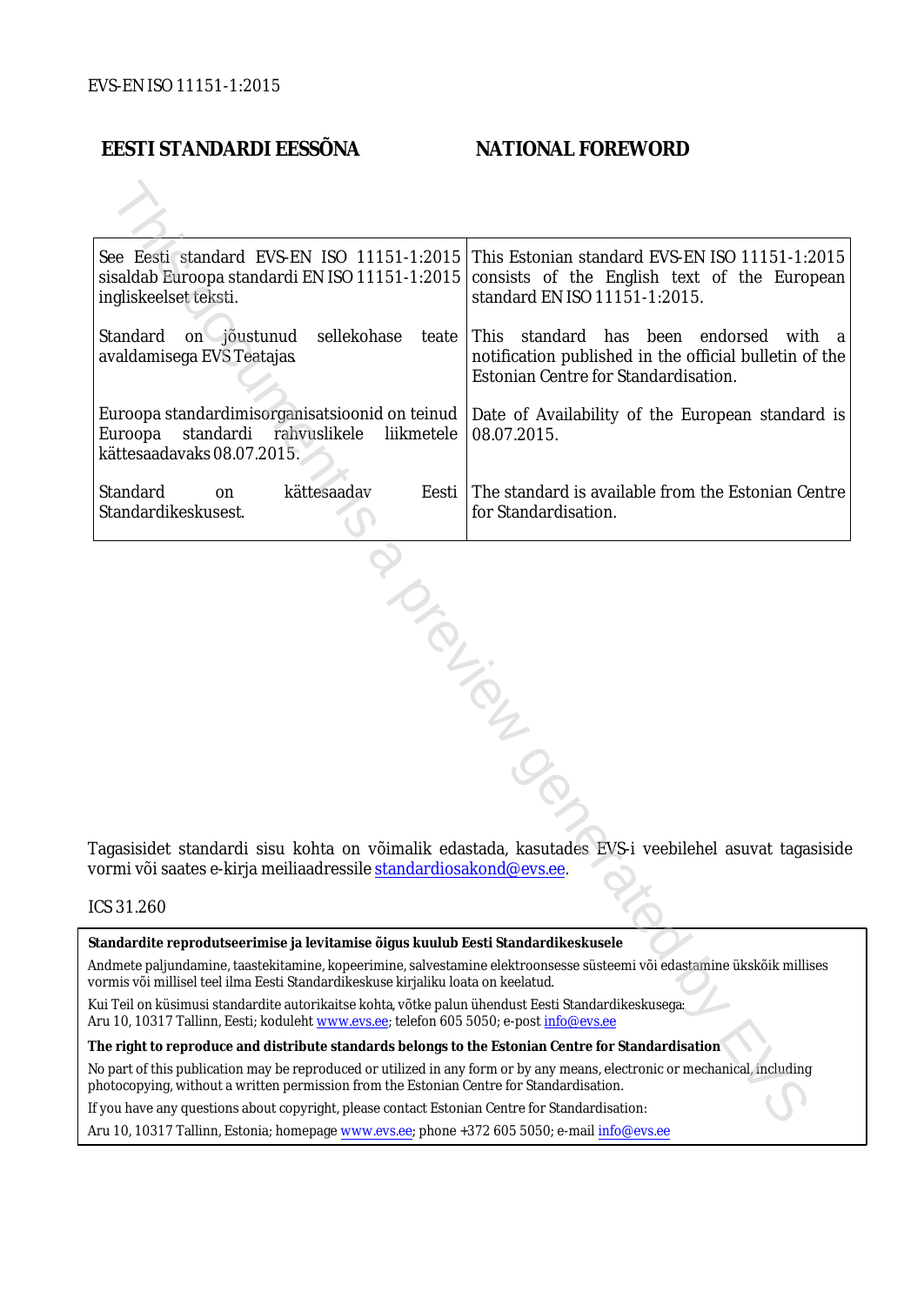# EUROPEAN STANDARD

# **EN ISO 11151-1**

NORME EUROPÉENNE EUROPÄISCHE NORM

July 2015

ICS 31.260 Supersedes EN ISO 11151-1:2000

English Version

# Lasers and laser-related equipment - Standard optical components - Part 1: Components for the UV, visible and nearinfrared spectral ranges (ISO 11151-1:2015)

Lasers et équipements associés aux lasers - Composants optiques standards - Partie 1: Composants pour les plages spectrales UV, visible et proche de l'infrarouge (ISO 11151-  $1:2015$ 

 Laser und Laseranlagen - Optische Standardkomponenten - Teil 1: Komponenten für den UV-, den sichtbaren und den nah-infraroten Spektralbereich (ISO 11151-1:2015)

This European Standard was approved by CEN on 28 February 2015.

CEN members are bound to comply with the CEN/CENELEC Internal Regulations which stipulate the conditions for giving this European Standard the status of a national standard without any alteration. Up-to-date lists and bibliographical references concerning such national standards may be obtained on application to the CEN-CENELEC Management Centre or to any CEN member.

This European Standard exists in three official versions (English, French, German). A version in any other language made by translation under the responsibility of a CEN member into its own language and notified to the CEN-CENELEC Management Centre has the same status as the official versions.

CEN members are the national standards bodies of Austria, Belgium, Bulgaria, Croatia, Cyprus, Czech Republic, Denmark, Estonia, Finland, Former Yugoslav Republic of Macedonia, France, Germany, Greece, Hungary, Iceland, Ireland, Italy, Latvia, Lithuania, Luxembourg, Malta, Netherlands, Norway, Poland, Portugal, Romania, Slovakia, Slovenia, Spain, Sweden, Switzerland, Turkey and United Kingdom.



EUROPEAN COMMITTEE FOR STANDARDIZATION COMITÉ EUROPÉEN DE NORMALISATION EUROPÄISCHES KOMITEE FÜR NORMUNG

**CEN-CENELEC Management Centre: Avenue Marnix 17, B-1000 Brussels**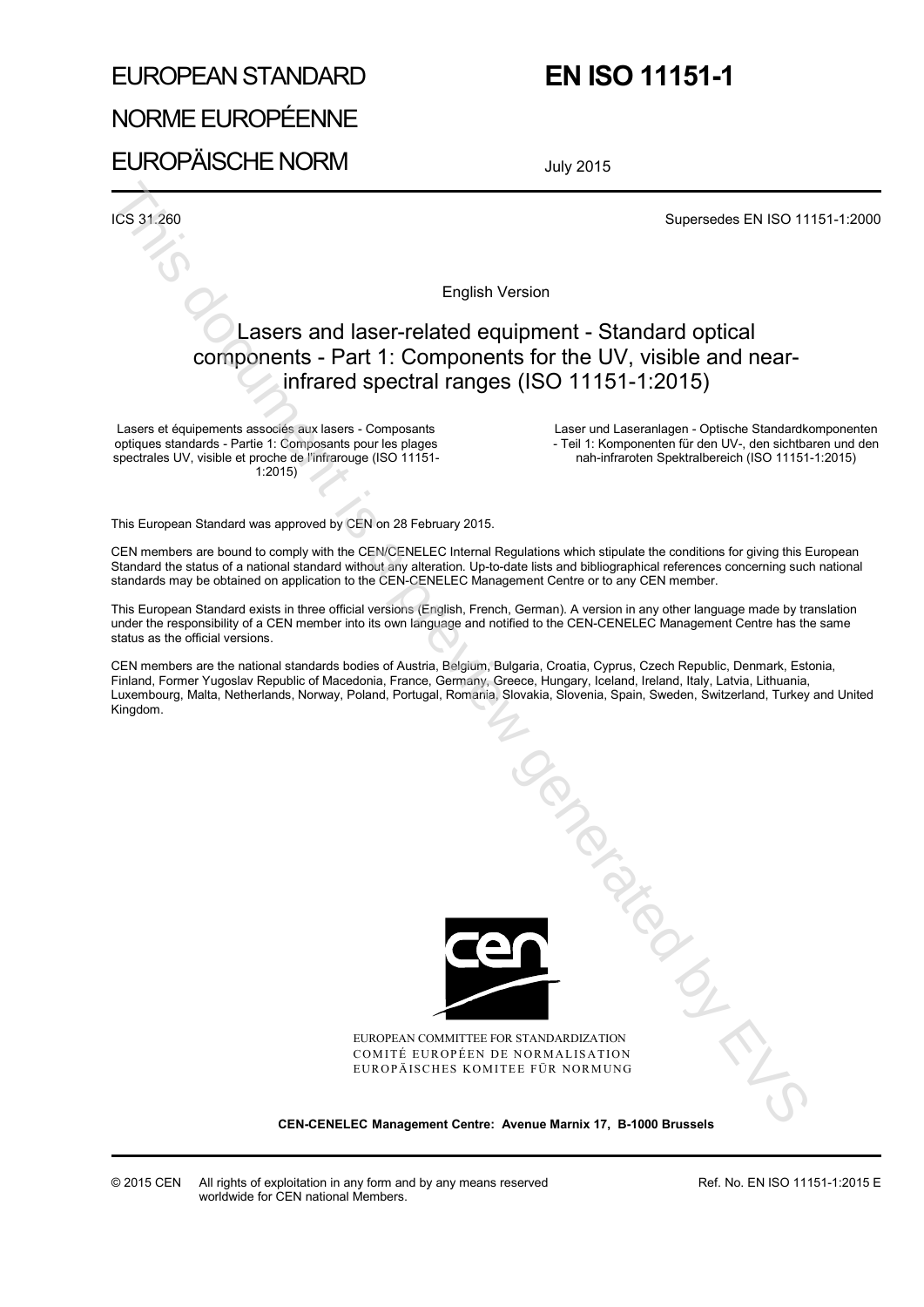# **Eurpean foreword**

This document (EN ISO 11151-1:2015) has been prepared by Technical Committee ISO/TC 172 "Optics and photonics" in collaboration with Technical Committee CEN/TC 123 "Lasers and photonics" the secretariat of which is held by DIN.

This European Standard shall be given the status of a national standard, either by publication of an identical text or by endorsement, at the latest by January 2016, and conflicting national standards shall be withdrawn at the latest by January 2016.

Attention is drawn to the possibility that some of the elements of this document may be the subject of patent rights. CEN [and/or CENELEC] shall not be held responsible for identifying any or all such patent rights.

This document supersedes EN ISO 11151-1:2000.

According to the CEN-CENELEC Internal Regulations, the national standards organizations of the following countries are bound to implement this European Standard: Austria, Belgium, Bulgaria, Croatia, Cyprus, Czech Republic, Denmark, Estonia, Finland, Former Yugoslav Republic of Macedonia, France, Germany, Greece, Hungary, Iceland, Ireland, Italy, Latvia, Lithuania, Luxembourg, Malta, Netherlands, Norway, Poland, Portugal, Romania, Slovakia, Slovenia, Spain, Sweden, Switzerland, Turkey and the United Kingdom.

#### **Endorsement notice**

The text of ISO 11151-1:2015 has been approved by CEN as EN ISO 11151-1:2015 without any modification. This document is a previous contract of the CDS of the CDS of the CDS of the CDS of the CDS of the CDS of the CDS of the CDS of the CDS of the CDS of the CDS of the CDS of the CDS of the CDS of the CDS of the CDS of the CD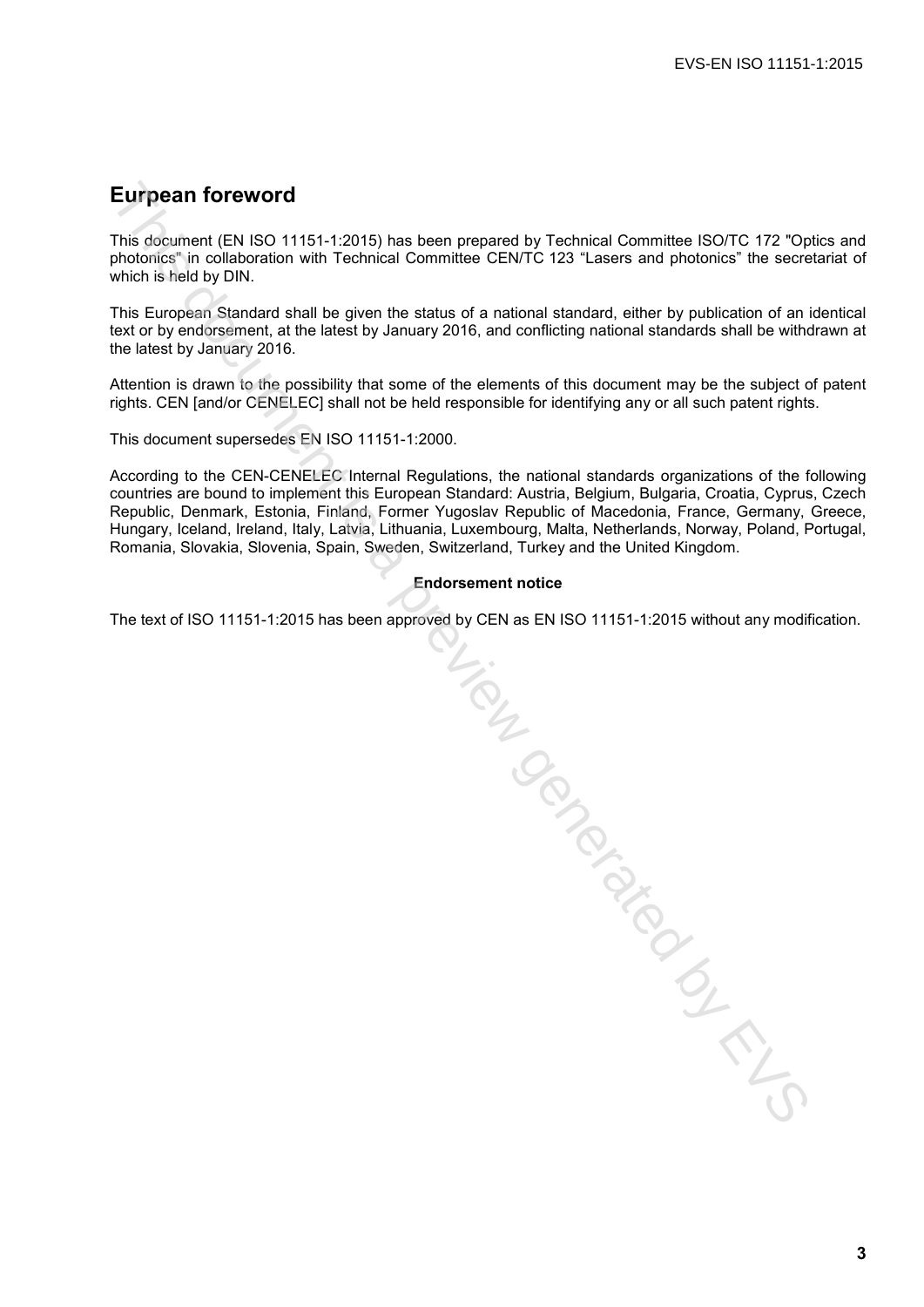Page

# **Contents**

| <b>Foreword</b> |                                                                                                                                                                                                                                                         |                 |  |  |
|-----------------|---------------------------------------------------------------------------------------------------------------------------------------------------------------------------------------------------------------------------------------------------------|-----------------|--|--|
|                 | Introduction with the contract of the contract of the contract of the contract of the contract of the contract of the contract of the contract of the contract of the contract of the contract of the contract of the contract                          |                 |  |  |
|                 |                                                                                                                                                                                                                                                         |                 |  |  |
|                 |                                                                                                                                                                                                                                                         |                 |  |  |
| 3               | Code for components covered <b>Executive Contact Contact Contact Contact Contact Contact Contact Contact Contact Contact Contact Contact Contact Contact Contact Contact Contact Contact Contact Contact Contact Contact Contact</b>                    |                 |  |  |
|                 |                                                                                                                                                                                                                                                         |                 |  |  |
| 5               | Requirements for quality <b>Exercise According to the Contract Office</b> According to the According of the According of the According of the According of the According of the According of the According of the According of the                      |                 |  |  |
| 6               | Dimensional tolerances<br>Preferred dimensions 4<br>6.1<br>6.2<br>6.3<br>6.4<br>Focal length<br>6.5                                                                                                                                                     |                 |  |  |
| $\overline{7}$  |                                                                                                                                                                                                                                                         |                 |  |  |
| 8               | Designation for ordering <b>Exercise Construction</b> 8                                                                                                                                                                                                 |                 |  |  |
| 9               | <b>Coating Coating Coating Commission Constant Construction Coating Coating Coating Coating Coating Commission</b>                                                                                                                                      | $\overline{10}$ |  |  |
| 10              | Packaging <u>Electronic Communications</u> and the set of the set of the set of the set of the set of the set of the set of the set of the set of the set of the set of the set of the set of the set of the set of the set of the                      |                 |  |  |
|                 | Annex A (informative) Imperial units <b>Annex A</b> (informative) Imperial units <b>Annex A</b> (informative) Imperial units <b>Annex A</b> (informative) Imperial units <b>Annex A</b> (informative) Imperial units <b>A</b> (informative) Imperial un |                 |  |  |
|                 |                                                                                                                                                                                                                                                         | 12              |  |  |

TON DONONOUSLAND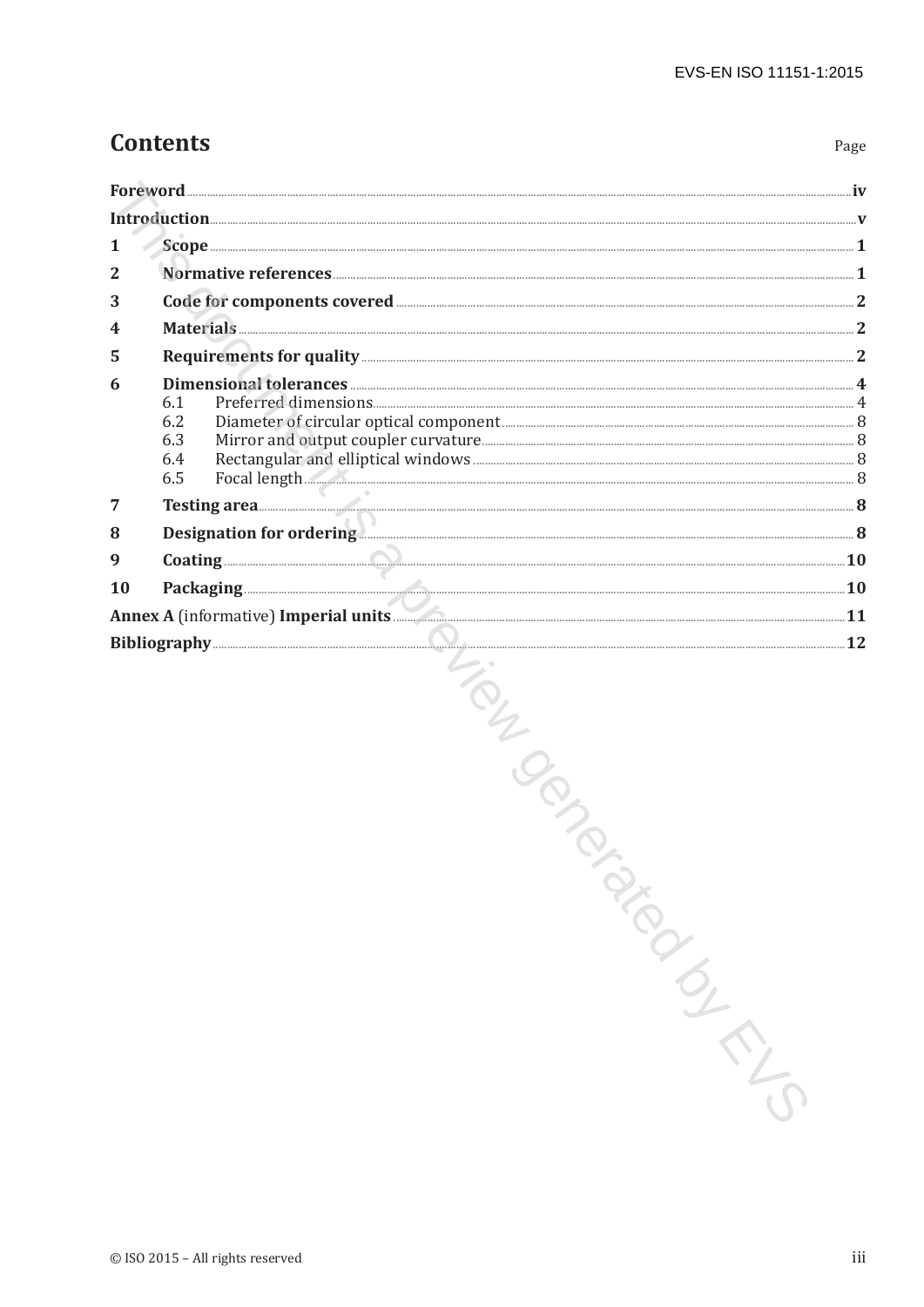# **Foreword**

ISO (the International Organization for Standardization) is a worldwide federation of national standards bodies (ISO member bodies). The work of preparing International Standards is normally carried out through ISO technical committees. Each member body interested in a subject for which a technical committee has been established has the right to be represented on that committee. International organizations, governmental and non-governmental, in liaison with ISO, also take part in the work. ISO collaborates closely with the International Electrotechnical Commission (IEC) on all matters of electrotechnical standardization. is international Ofrganisation for Standardization) is a wonidate detection of rational strandardization (SIS) circuite between the standardization of rational strandardization of the standardization of the standardizatio

The procedures used to develop this document and those intended for its further maintenance are described in the ISO/IEC Directives, Part 1. In particular the different approval criteria needed for the different types of ISO documents should be noted. This document was drafted in accordance with the editorial rules of the ISO/IEC Directives, Part 2 (see www.iso.org/directives).

Attention is drawn to the possibility that some of the elements of this document may be the subject of patent rights. ISO shall not be held responsible for identifying any or all such patent rights. Details of any patent rights identified during the development of the document will be in the Introduction and/or on the ISO list of patent declarations received (see www.iso.org/patents).

Any trade name used in this document is information given for the convenience of users and does not constitute an endorsement.

For an explanation on the meaning of ISO specific terms and expressions related to conformity assessment, as well as information about ISO's adherence to the WTO principles in the Technical Barriers to Trade (TBT), see the following URL: Foreword – Supplementary information.

The committee responsible for this document is ISO/TC 172, *Optics and photonics*, Subcommittee SC 9, *Electro-optical systems*.

This second edition cancels and replaces the first edition (ISO 11151-1:2000), which has been technically revised with the following changes:

- Clause 2 was revised;
- Clause  $4$  was changed to align with Clause 2:
- the "Class A surface imperfection" values in Tables 2 to 6 were revised;
- the "Major edge length" and "Thickness" values in Table 7 were revised;
- the "Edge thickness" and "Centre thickness" values in Table 8 were revised;
- the "Edge thickness" in Table 9 were revised;
- Figure 1 was revised.

ISO 11151 consists of the following parts, under the general title *Lasers and laser-related equipment — Standard optical components*:

- *Part 1: Components for the UV, visible and near-infrared spectral ranges*
- *Part 2: Components for the infrared spectral range*

Annex A of this part of ISO 11151 is for information only.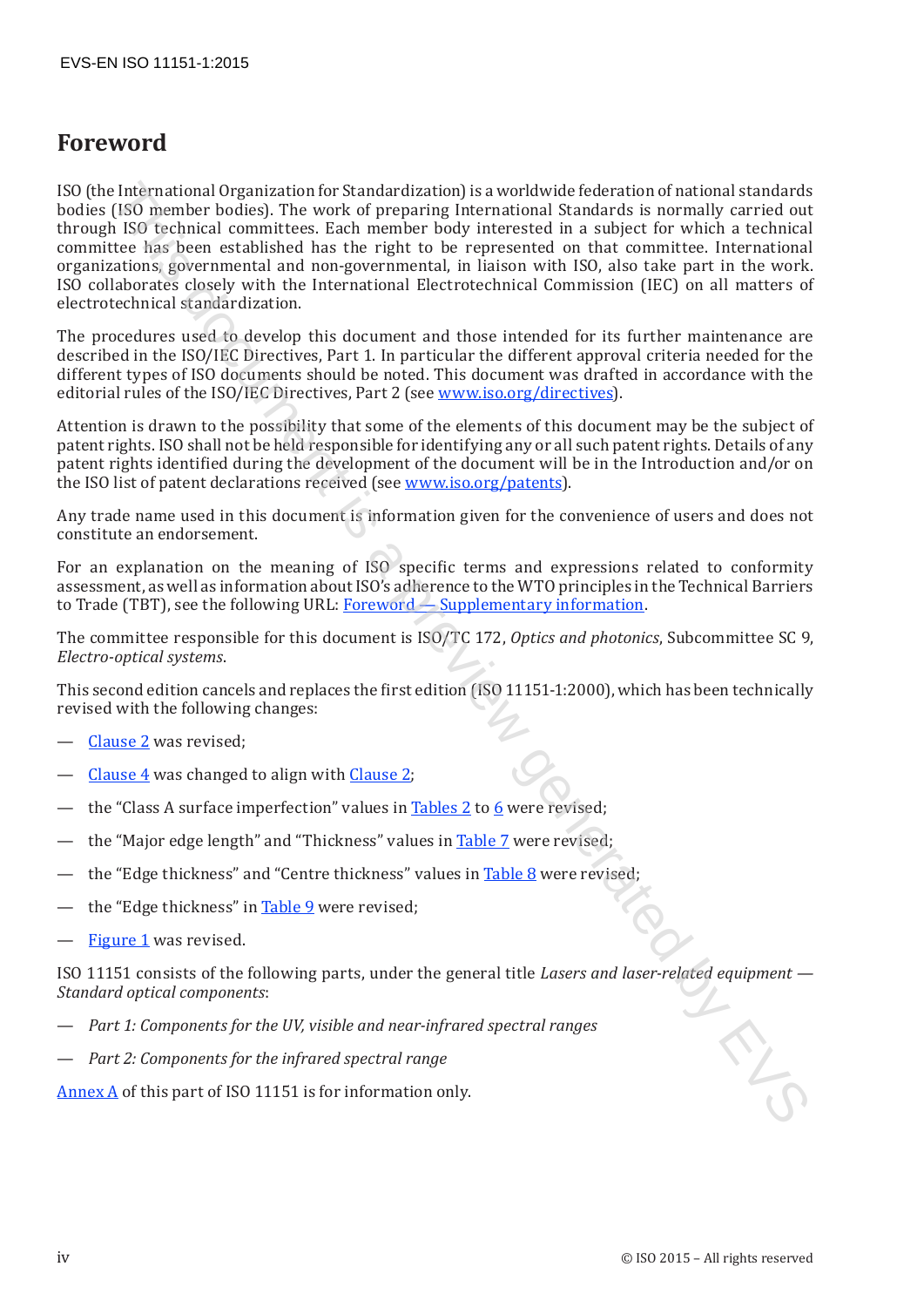# **Introduction**

Lasers are used in a wide variety of applications, including medicine, materials processing, information technology, and metrology. Most lasers contain optical windows and mirrors (intracavity) and most laser technology, and metrology. Most lasers contain optical windows and mirrors (intracavity) and most laser systems use a variety of windows, beamsplitters, deflectors, mirrors, and lenses. Those components used in high power laser applications have to withstand high peak power and/or energy densities to avoid laser-induced damage, thus their component specifications are more demanding than those used in low power applications. The seizes are used in a wide variety of opplications, including medicine, meanterials processing, into the contribution of the stress consideration of the vector systems is a preview generated by the sused of the propose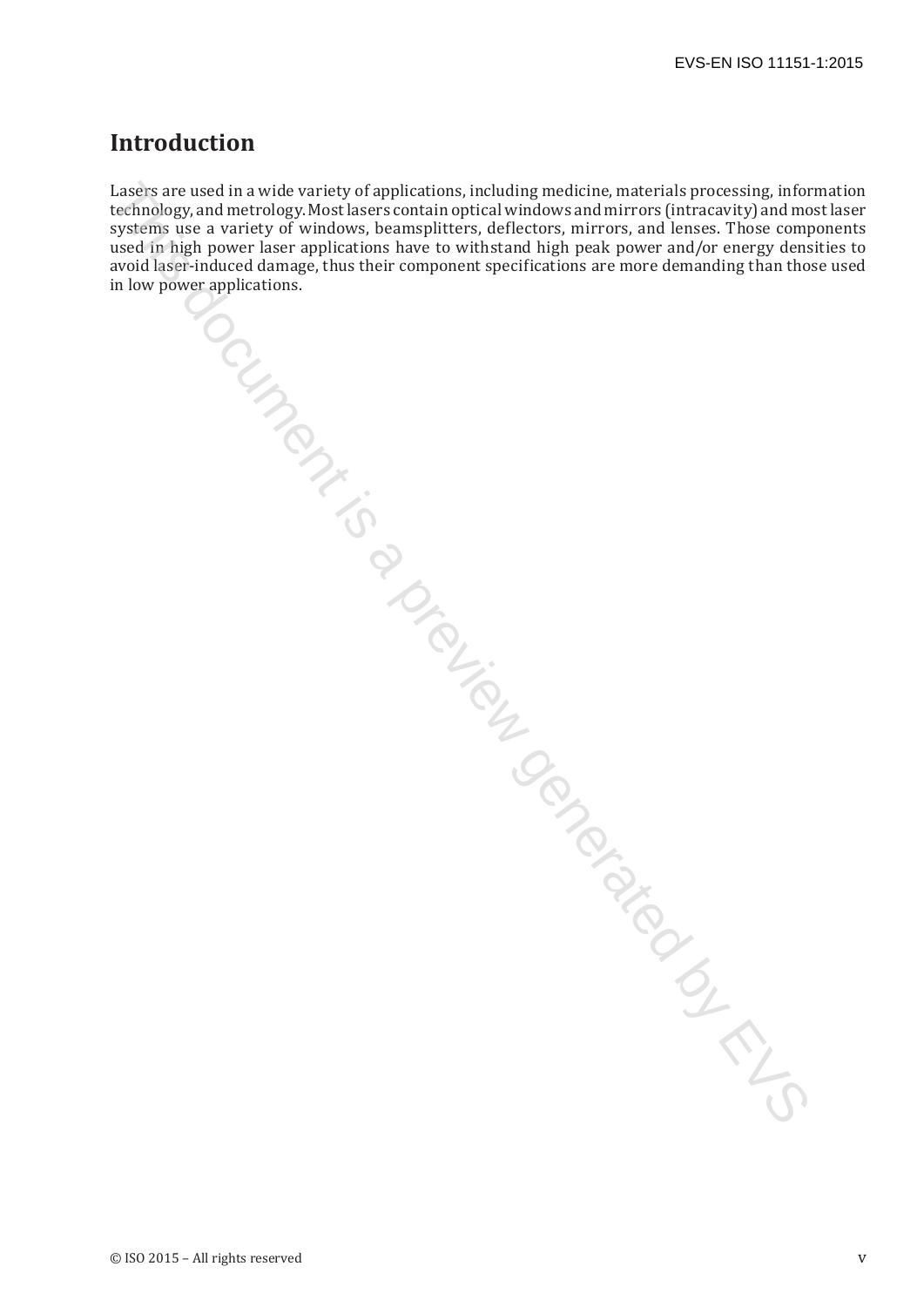# **Lasers and laser-related equipment — Standard optical components —**

# Part 1: **Components for the UV, visible and near-infrared spectral ranges**

# **1 Scope**

This part of ISO 11151 specifies requirements for laser components used in the ultraviolet, visible, and near infrared spectral ranges, from wavelengths 170 nm to 2 100 nm, and facilitates the supply of spare parts

- by specifying preferred dimensions and tolerances, thereby reducing the variety of types,
- by standardizing the specifications and removing barriers to trade, and
- by establishing an agreed designation for item orders.

This part of ISO 11151 covers planar, plano-spherical and spherical substrates, lenses, and optical components that are designed specifically as standardized optical components normally offered through a catalogue from suppliers and intended for use with lasers.

This part of ISO 11151 includes component descriptions, materials employed, physical dimensions, and manufacturing tolerances (including surface finish, figure, and parallelism). Although most, but not all, of these components are coated (fully reflecting, partially reflecting or anti-reflecting) before incorporation into the laser system, this part of ISO 11151 does not include recommendations for the specification of coatings. **Lassers and laser-related equipment — Standard optical<br>
Components —<br>
Part 1:**<br>
Part 1:<br> **Sopher and Source and Source Components** for the UV, visible and near-infrared<br> **Spectral ranges**<br> **1** Soope<br>
This part of ISO 111

NOTE The optical components used in the infrared spectral range (>2 100 nm) is referred to ISO 11151-2. The specification and testing of optical coatings is referred to ISO 9211 (all parts).

#### **2 Normative references**

The following documents, in whole or in part, are normatively referenced in this document and are indispensable for its application. For dated references, only the edition cited applies. For undated references, the latest edition of the referenced document (including any amendments) applies.

ISO 9211-1, *Optics and photonics — Optical coatings — Part 1: Definitions*

ISO 9211-2, *Optics and photonics — Optical coatings — Part 2: Optical properties*

ISO 10110-1:2006, *Optics and photonics — Preparation of drawings for optical elements and systems — Part 1: General*

ISO 10110-2, *Optics and optical instruments — Preparation of drawings for optical elements and systems — Part 2: Material imperfections — Stress birefringence*

ISO 10110-3, *Optics and optical instruments — Preparation of drawings for optical elements and systems — Part 3: Material imperfections — Bubbles and inclusions*

ISO 10110-4, *Optics and optical instruments — Preparation of drawings for optical elements and systems — Part 4: Material imperfections — Inhomogeneity and striae*